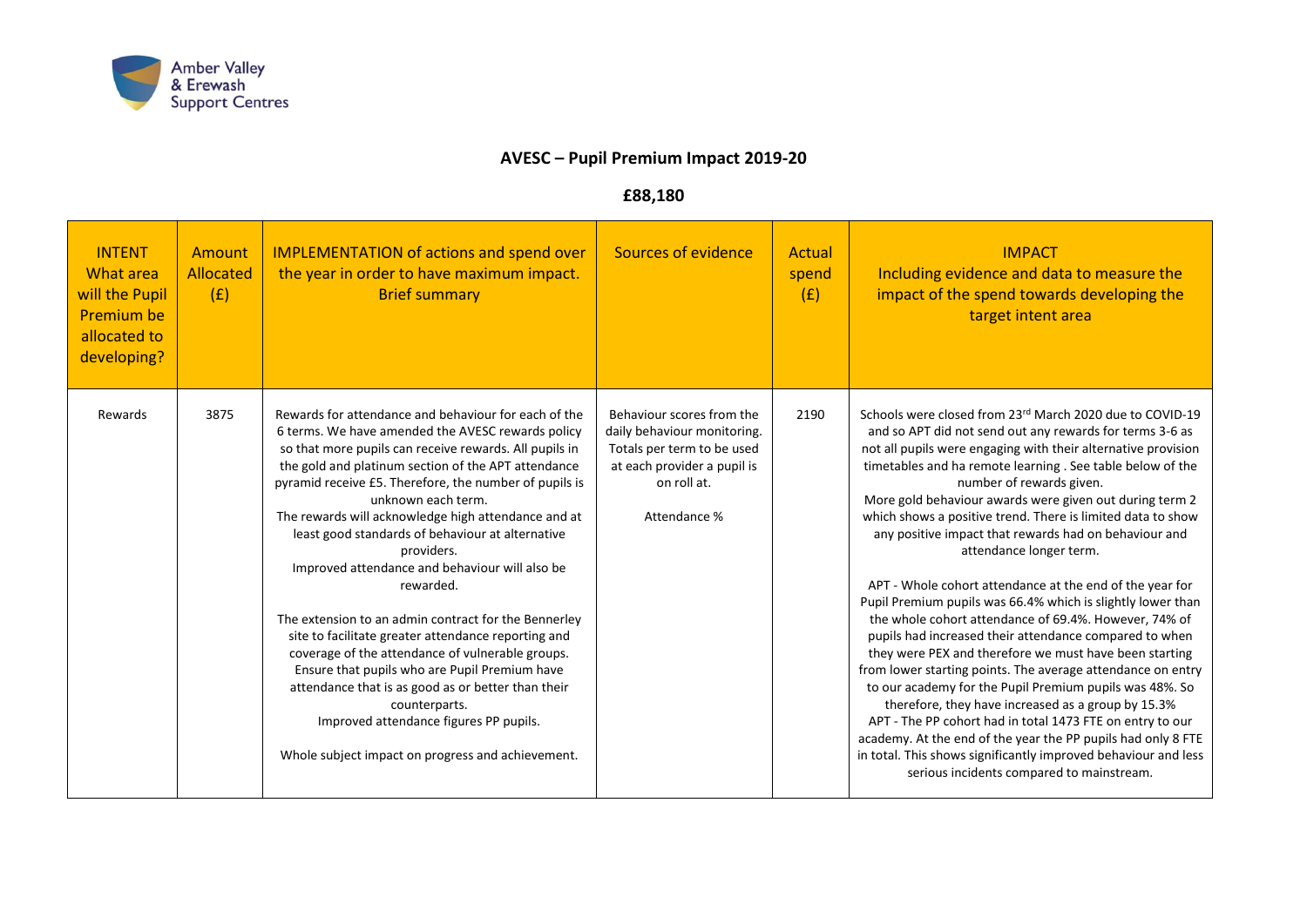

|                          |      |                                                                                                                                                                                                                                                                                                                                                                                                                                                                                                                                                                                                                                                                                                                                                                                                                                                                                  |                                                                                                                                                                                              |      | Bennerley - There was a strong focus on "catching" Pupil<br>Premium Pupils making good choices and praising them<br>heavily. Pupil Premium pupils gained on average 1831<br>reward points over the course of the year.<br>Non-Pupil Premium pupils gained 1632 reward points over<br>the course of the year. On average Pupil Premium pupils<br>converted 199 rewards point more than their Non-Pupil<br>Premium counterparts. This greatly improved incentivised<br>learning and positive behaviour.<br>Bennerley - Attendance increased from:<br>17/18<br>18/19<br>19/20<br>16/17                                                                                                                                                                                                                                  |               |               |              |              |  |
|--------------------------|------|----------------------------------------------------------------------------------------------------------------------------------------------------------------------------------------------------------------------------------------------------------------------------------------------------------------------------------------------------------------------------------------------------------------------------------------------------------------------------------------------------------------------------------------------------------------------------------------------------------------------------------------------------------------------------------------------------------------------------------------------------------------------------------------------------------------------------------------------------------------------------------|----------------------------------------------------------------------------------------------------------------------------------------------------------------------------------------------|------|----------------------------------------------------------------------------------------------------------------------------------------------------------------------------------------------------------------------------------------------------------------------------------------------------------------------------------------------------------------------------------------------------------------------------------------------------------------------------------------------------------------------------------------------------------------------------------------------------------------------------------------------------------------------------------------------------------------------------------------------------------------------------------------------------------------------|---------------|---------------|--------------|--------------|--|
|                          |      |                                                                                                                                                                                                                                                                                                                                                                                                                                                                                                                                                                                                                                                                                                                                                                                                                                                                                  |                                                                                                                                                                                              |      | Non PP<br>PP                                                                                                                                                                                                                                                                                                                                                                                                                                                                                                                                                                                                                                                                                                                                                                                                         | 71.0<br>76.21 | 72.6<br>82.95 | 92.0<br>86.0 | 91.9<br>89.4 |  |
| Curriculum<br>enrichment | 3800 | To Maintain a bank of materials and ingredients for<br>design and technology and art lessons where a pupil's<br>home cannot provide their own.<br>Pupils will be able to access the Design & Technology<br>and Art lessons and better research, develop skills and<br>interests in their chosen areas of interest. Specialist<br>materials will be sourced for individual projects.<br>Pupils will feel more able to engage in GCSE Art<br>activities through provision of more choice and scope.<br>Progress and achievement in Design and Technology<br>and Art.<br>Financial support to allow PP pupils to access<br>enrichment activities during Enrichment week.<br>Support for pupils who are identified as Pupil Premium<br>to access Outdoor Education at Bennerley.<br>To offer pupils a range of positive experiences and to<br>develop social skills in public areas. | Engagement in Art lessons<br>for PP pupils.<br>Improved behaviour points<br>for engagement.<br>Pupil voice<br>Off-site visit attendance<br>data.<br><b>GCSE Art outcomes</b><br>Pupil's work | 3340 | All Pupil Premium pupils are accessing the full Design &<br>Technology and Art Curriculum. All pupils identified as Pupil<br>Premium are making good or better progress.<br>All pupils identified accessed 100% of all off-site trips.<br>100% of GCSE Geography pupils had the opportunity to<br>attend a Geography field trip on the train and a reward of<br>lunch in Nottingham City Centre. Many had never travelled<br>on a a train or been to Nottingham.<br>Targeted GCSE Literature pupils attended a Theatre visit in<br>Derby. Transport and refreshments were provided.<br>Pupils attended the University of Derby Careers day. They<br>were transported and provided with lunch.<br>Sawley pupils received vouchers and Year 11s attended a<br>Christmas meal to reward behaviour and achievements. The |               |               |              |              |  |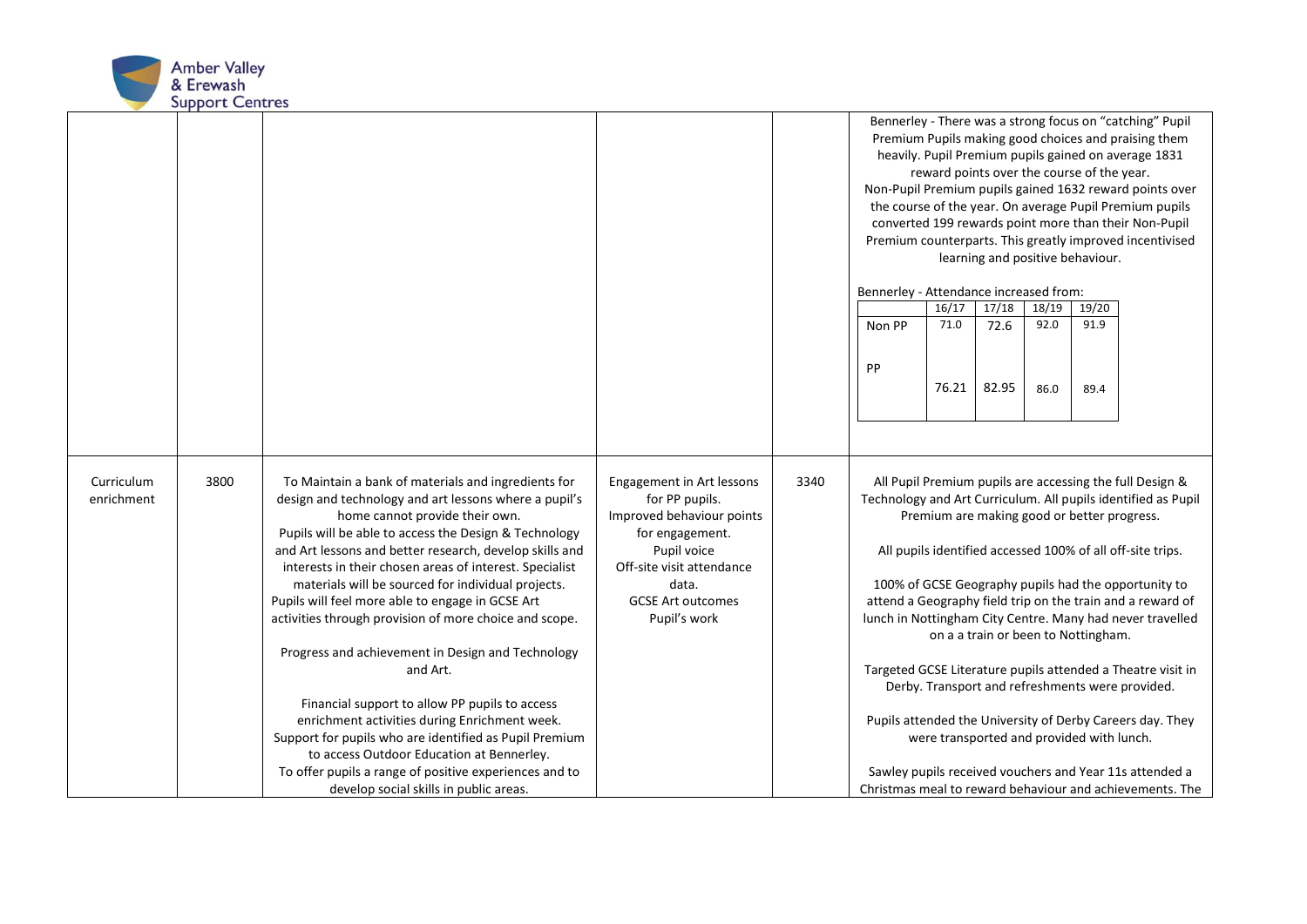

|                                                                        |        |                                                                                                                                                                                                                                                                                                                                                                                                                                                                                                                                                                                                              |                                                                                                                                    |        | average daily behaviour points increased, and exclusions<br>reduced for targeted pupils. Their overall attendance rose by<br>9% from the previous year.<br>Pupils completed Art portfolios and exam pieces using<br>specific resources that were purchased.<br>100% PP pupils gained a GCSE in ART & Design<br>3 PP pupils gained GCSE Art and Design grade 4+ |
|------------------------------------------------------------------------|--------|--------------------------------------------------------------------------------------------------------------------------------------------------------------------------------------------------------------------------------------------------------------------------------------------------------------------------------------------------------------------------------------------------------------------------------------------------------------------------------------------------------------------------------------------------------------------------------------------------------------|------------------------------------------------------------------------------------------------------------------------------------|--------|----------------------------------------------------------------------------------------------------------------------------------------------------------------------------------------------------------------------------------------------------------------------------------------------------------------------------------------------------------------|
| Purchases for<br>individual pupils<br>to<br>improve/enable<br>learning | 4556   | Where pupil's homes cannot provide their own<br>equipment or resources we will use the PP funding.<br>Pupils will complete qualifications and achieve<br>outcomes as they can access the work or engage in<br>their specialised timetable of alternative provision.<br>Individual plans will be produced per pupil to highlight<br>the purchase, intervention and impact.<br>E.g. laptop, Microsoft package, arts & craft materials<br>board games to support learning to improve<br>communication (EHCP objectives), trainers for sports<br>provisions, waterproof clothing for outdoor provisions.<br>own. | Per individual plan.                                                                                                               | 2556   | 6 pupils were provided with internet ready laptops and<br>Microsoft access. This allowed them to maintain links with<br>their education and not be impeded by the COVID-19<br>pandemic. All 6 accessed education throughout.                                                                                                                                   |
| <b>Breaktime</b><br>provision                                          | 263.80 | To provide a breakfast of toast and a cordial drink<br>throughout the day at the Bennerley site.<br>To reduce incidences of poor behaviour due to being<br>hungry.                                                                                                                                                                                                                                                                                                                                                                                                                                           | Behaviour points and FTE.                                                                                                          | 263.80 | Positive engagement with staff. Pupils have sustenance to<br>maintain concentration levels. Improved social skills.                                                                                                                                                                                                                                            |
| Development of<br>pupil mental<br>health and<br>wellbeing              | 3000   | Mental Health First Aid training for APT staff. For staff<br>to better support pupils who have mental health issues<br>which hinder their engagement in education.<br>More pupils will attend and engage in their education<br>and have improved mental health and wellbeing.<br>Staff will be more confident to address the wellbeing of<br>their pupils.<br>Pupils will be more resilient.                                                                                                                                                                                                                 | Attendance at training<br>event.<br>Delivery of training at<br>academy twilights, team<br>meetings and insets.<br>Pupil timetables | 3000   | 1 teacher attended MHFA training.<br>1 STLA attended MHFA training.<br>Both for full 2 days training.<br>APT Lead attended the first day as schools closed for<br>lockdown and the 2 <sup>nd</sup> day was cancelled.                                                                                                                                          |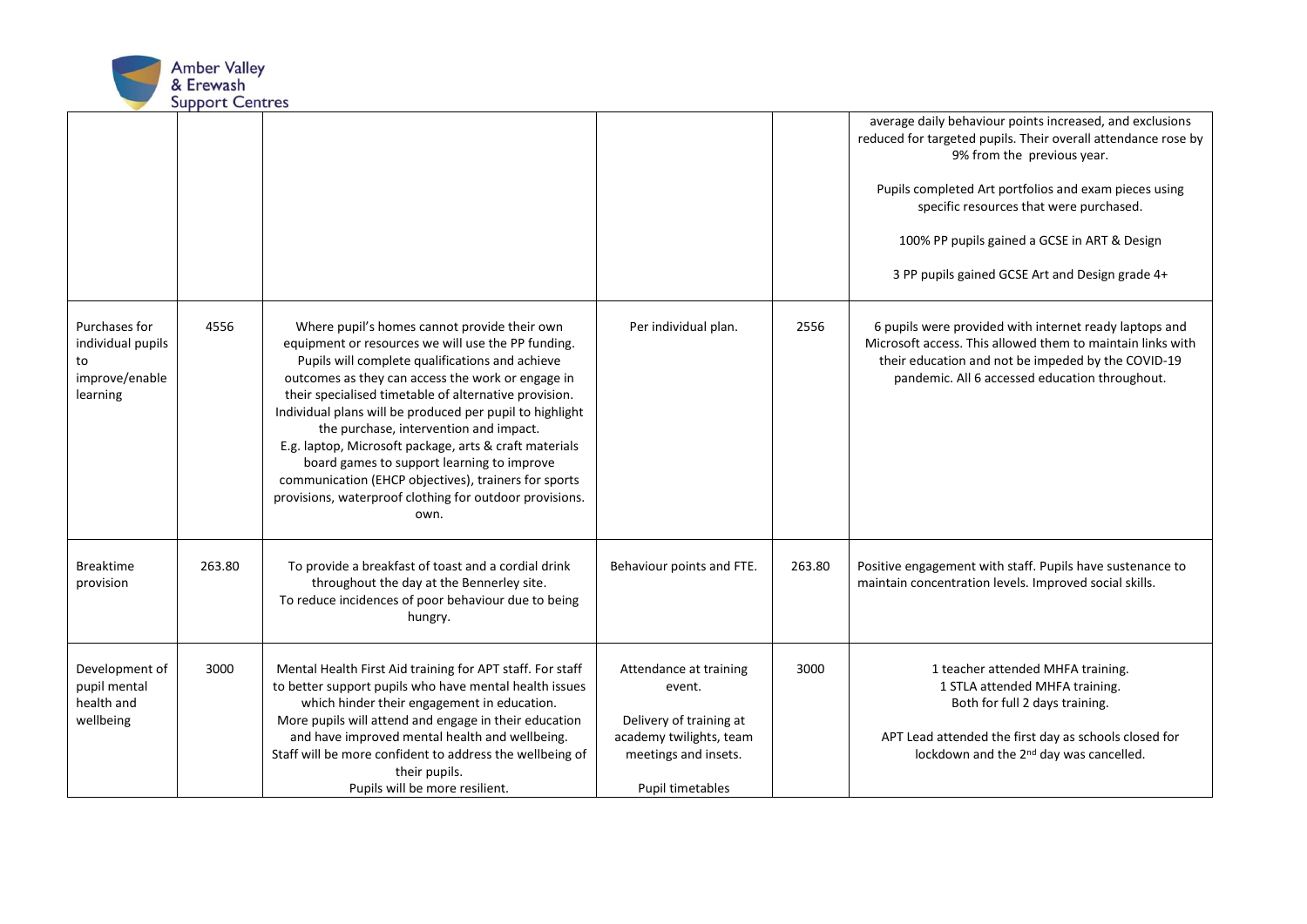

|                        |         | A wide range of strategies will be used by staff to<br>improve their pupil's mental health and wellbeing.<br>Therapeutic counselling 1:1 sessions that occur weekly<br>for between 30 mins and 1 hour.<br>Use of an external provider to support pupils who are<br>identified as Pupil Premium and show indicators of<br>childhood trauma.                                                                                                                                                                                                                                                                                                                                                                                                                             | Attendance<br>Engagement scores on<br>behaviour monitoring for<br>certain pupils<br>Wellbeing questionnaire<br>scores<br>Wellbeing action plans                            |         | All staff in APT had booked onto the 2 day MHFA training but<br>they were later cancelled due to COVID-19.<br>APT staff developed and begun completing wellbeing<br>questionnaires with pupils. 24 pupils completed these. 7<br>scored very low and 17 average. None of the 24 scored very<br>high.<br>Identified pupils from the PP cohort have received weekly<br>therapeutic counselling sessions at the Bennerley site. Pupil<br>voice is very positive with all pupils enjoying and looking<br>forward their session.                                      |
|------------------------|---------|------------------------------------------------------------------------------------------------------------------------------------------------------------------------------------------------------------------------------------------------------------------------------------------------------------------------------------------------------------------------------------------------------------------------------------------------------------------------------------------------------------------------------------------------------------------------------------------------------------------------------------------------------------------------------------------------------------------------------------------------------------------------|----------------------------------------------------------------------------------------------------------------------------------------------------------------------------|---------|-----------------------------------------------------------------------------------------------------------------------------------------------------------------------------------------------------------------------------------------------------------------------------------------------------------------------------------------------------------------------------------------------------------------------------------------------------------------------------------------------------------------------------------------------------------------|
| <b>Interventions</b>   | 2520.20 | Reading interventions will be delivered to pupils who<br>have below age expectation reading ability.<br>This will narrow gaps that exist between chronological<br>age and reading age. To narrow the gaps between PP<br>and non-PP.<br>Kirk Hallam Lego Therapy: 1x member of staff training<br>for Lego therapy to increase provision for the<br>intervention. KS3 and KS2 pupils will have access to 6<br>week programmes of Lego Therapy. X3 pupils per<br>group and x4 groups per term.<br>Kirk Hallam IN2CHANGE programme. Provision based<br>around personal development, PSHE curriculum and<br>behaviour and attitudes. KS3 class and identified KS2<br>pupils access the Sheffield based site x1 day. Identified<br>pupils to access 1:1 mentoring programme. | Reading and spelling<br>progress reports.<br>Staff feedback and<br>monitoring.<br>Half termly review<br>meetings.<br>Pupil Journals.<br>Point sheets and reward<br>system. | 2520.20 | Pupils who are identified as Pupil Premium have all made<br>progress towards narrowing the gap.<br>Lego Therapy Impact<br>75% pupils reintegrated into mainstream education or next<br>place of education.<br>85% pupils earnt a reward trip at the end of the Autumn<br>Term<br>90% pupils earnt reward trip at the end of the Summer Term<br><b>IN2CHANGE Impact</b><br>Pupils accessed the site for x1 day. Pupils were identified for<br>further support and provision.<br>75% Pupils reintegrated into mainstream education or next<br>place of education. |
| Behaviour<br>Mentoring | 11,000  | Weekly behaviour mentoring sessions with 'Think For<br>The Future' who are an external provider to support<br>pupils who require a behaviour and assertive<br>mentoring program.                                                                                                                                                                                                                                                                                                                                                                                                                                                                                                                                                                                       | <b>TFTF Reports</b><br>Pupil feedback<br><b>Behaviour scores</b>                                                                                                           | 11,000  | Targeted pupils accessed the programme and improved in<br>behaviour.<br>TFTF display including numerous positive feedback<br>comments from pupils.                                                                                                                                                                                                                                                                                                                                                                                                              |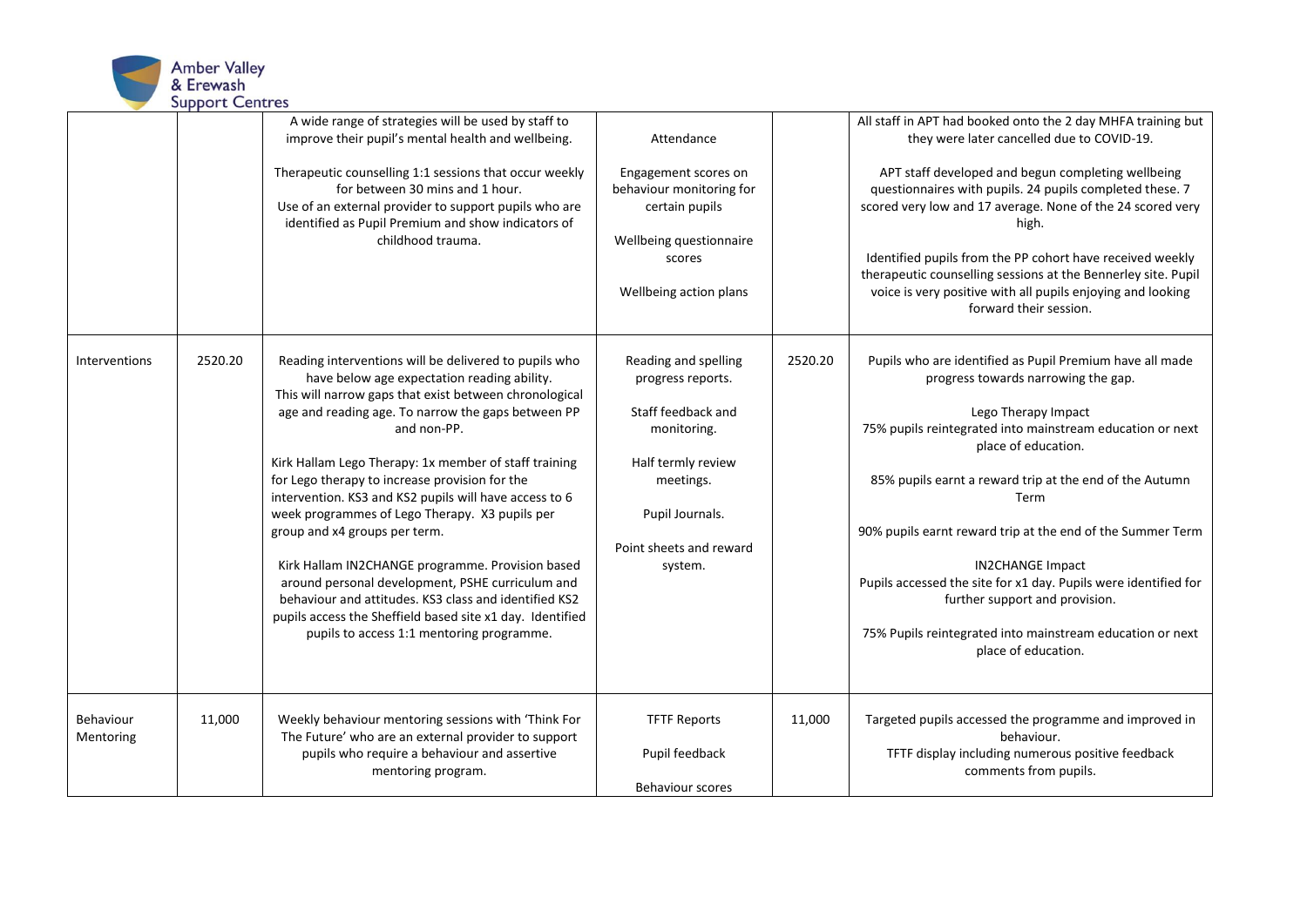

|                                                                          |        | This will be delivered in small, targeted groups with a<br>focus on topics and issues such as social skills, safety,<br>social media, self-esteem, and self-image.<br>Pupils will be more engaged in the morning sessions<br>and feel more positive about the academy<br>environment.<br>Pupils able to share views, opinions and feelings in a<br>safe space.<br>They will have experience of positive male role models. |                                                                                                     |        | Increased positive participation in physical activities at<br>breaks and reward times<br>Average daily behaviour points increased<br>Sawley attendance rose by 9% from previous year.<br>Bennerley pupil Impact<br>Identified pupils from the PP cohort received weekly<br>sessions. Pupil voice was very positive and all pupils enjoyed<br>and looked forward to their timetabled session.<br>$17/18$ $18/19$<br>16/17<br>19/20<br>Fixed term<br>Exclusion<br>177<br>$\overline{7}$<br>13<br>8 |
|--------------------------------------------------------------------------|--------|---------------------------------------------------------------------------------------------------------------------------------------------------------------------------------------------------------------------------------------------------------------------------------------------------------------------------------------------------------------------------------------------------------------------------|-----------------------------------------------------------------------------------------------------|--------|--------------------------------------------------------------------------------------------------------------------------------------------------------------------------------------------------------------------------------------------------------------------------------------------------------------------------------------------------------------------------------------------------------------------------------------------------------------------------------------------------|
| Revision<br>resources                                                    | 165    | Appropriate CGP revision guides for all GCSE subjects<br>so that pupils are able to use them at home and during<br>revision sessions.                                                                                                                                                                                                                                                                                     | Engagement in revision<br>sessions<br>Completed Homework<br>Parent feedback<br><b>GCSE</b> outcomes | 165    | Pupils were able to use appropriate revision and study<br>guides in preparation for mocks, exams and assessments.<br>English results grade 4+ up from 0% previous year to 45%.<br>Two PP pupils achieved GCSE Grade 4<br>One PP pupil achieved Geography GCSE Grade 4<br>17% of pupils left with at least 5 GCSEs up from 0% previous<br>year                                                                                                                                                    |
| Careers Leader<br>and work<br>towards the<br>Gatsby<br><b>Benchmarks</b> | 20,000 | APT senior teacher to work for an additional day to<br>carry our her role as named Careers Leader for AVESC<br>to lead on the 8 Gatsby benchmarks across the whole<br>academy.<br>Pupil work experience opportunities, their travel, DBS<br>for staff in the placements, PPE etc                                                                                                                                          | Destinations<br>Pupil visits to company's<br>Off site visits                                        | 20,000 | All areas of the Gatsby benchmarks have increased across<br>the academy as can be evidenced by the Compass tool.<br>Please see careers results.<br>APT destinations are reduced this year due to COVID-19,<br>however the Government have released funding so that we<br>can continue to work with them until January 2021.                                                                                                                                                                      |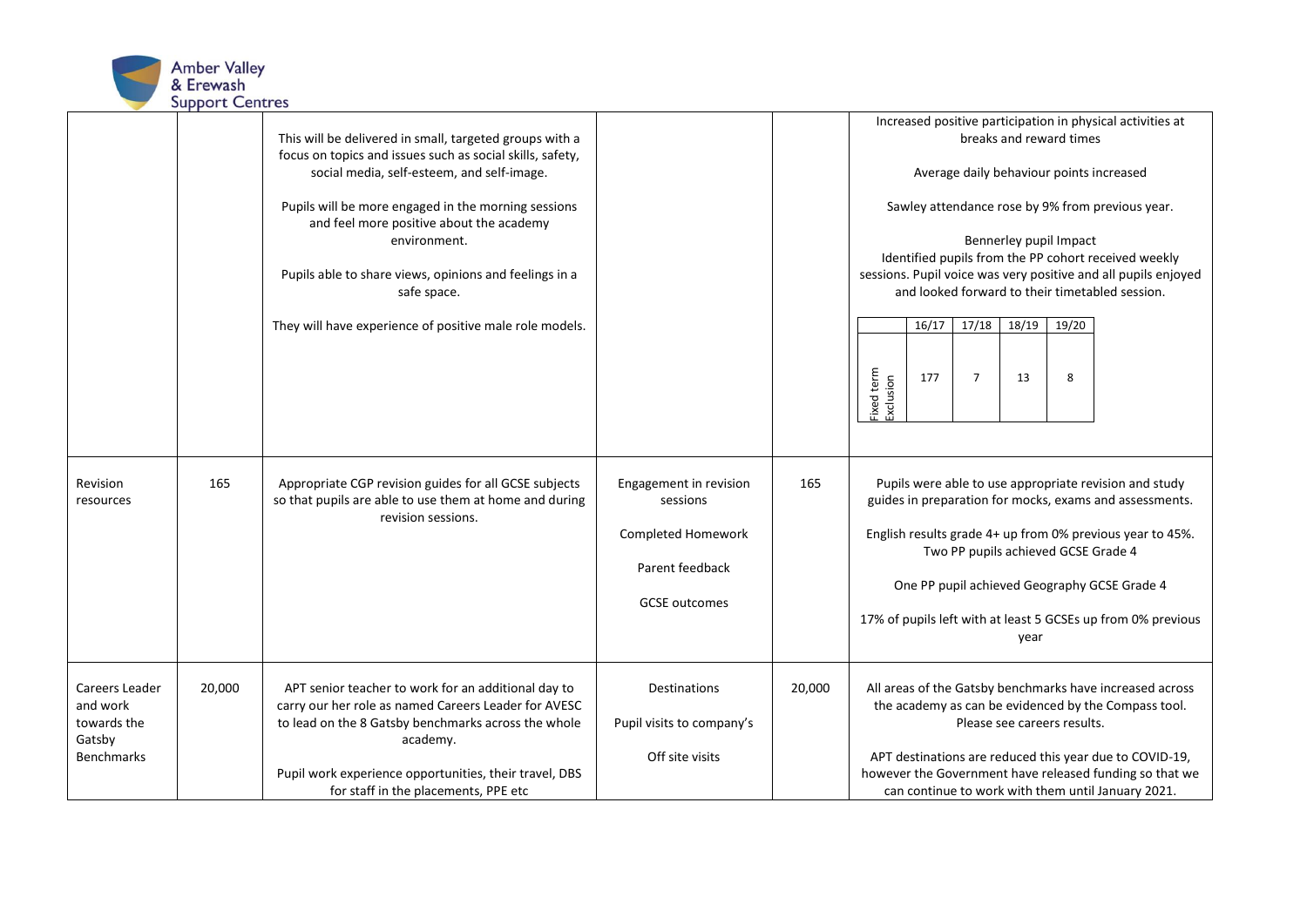

|                                                                                          |        | The academy will be achieving the 8 Gatsby<br>benchmarks.<br>Pupils will leave with destinations in year 11 and be<br>more equipped for life beyond school.                                                                                                                                                                                                                                                                                                                                                                                                                                                                                                                                                                                                                                                                                                                                                                                                                                                                                                                                                                          | Companies visiting<br>academy sites<br>Work experience<br>Pupils at KS4 will complete<br>the careers units in the<br>AQA PSE qualification or<br>the careers ASDAN Short<br>course |        | 18 pupils in APT completed careers units in either AQA or<br>ASDAN.<br>Funding was allocated to develop level 6 careers impartial<br>advice and guidance, however due to COVID restrictions this<br>did not go ahead as planned and this will be a focus for the<br>next academic year.                                                                                                                                                                                                                                                                                                                                                                                                                                                                                                                                                                                                                                                                                                                                                                                                                                                                          |
|------------------------------------------------------------------------------------------|--------|--------------------------------------------------------------------------------------------------------------------------------------------------------------------------------------------------------------------------------------------------------------------------------------------------------------------------------------------------------------------------------------------------------------------------------------------------------------------------------------------------------------------------------------------------------------------------------------------------------------------------------------------------------------------------------------------------------------------------------------------------------------------------------------------------------------------------------------------------------------------------------------------------------------------------------------------------------------------------------------------------------------------------------------------------------------------------------------------------------------------------------------|------------------------------------------------------------------------------------------------------------------------------------------------------------------------------------|--------|------------------------------------------------------------------------------------------------------------------------------------------------------------------------------------------------------------------------------------------------------------------------------------------------------------------------------------------------------------------------------------------------------------------------------------------------------------------------------------------------------------------------------------------------------------------------------------------------------------------------------------------------------------------------------------------------------------------------------------------------------------------------------------------------------------------------------------------------------------------------------------------------------------------------------------------------------------------------------------------------------------------------------------------------------------------------------------------------------------------------------------------------------------------|
| Specialised 1:1<br>tuition and use<br>of external off-<br>site Alternative<br>Provisions | 39,000 | Individual 1:1 tuition at home for pupils who require a<br>more individualised timetable due to need. This is<br>above and beyond the APT curriculum offer. This offer<br>will be utilised for pupils out of county, in care, with<br>high anxiety or those vulnerable pupils where group<br>provisions are not appropriate or do not meet their<br>particular needs.<br>All pupils will make academic progress as their bespoke<br>timetable will meet their needs.<br>Attendance will improve.<br>2 p/ex KS2 pupils to access an alternative provision to<br>support reengagement and wellbeing.<br>Pupils will gain experience and practice and develop<br>social skills in an off- site setting.<br>Pupils that require alternative education and/or more<br>therapeutic learning outside of the Sawley site can<br>have the opportunity to attend alternative educational<br>settings for part of the week. It will also reduce<br>unstructured time.<br>AP will also be used to re-engage pupils in learning<br>where required.<br>Pupils will have access to therapeutic APs which may<br>be in a small group or 1:1 setting. | <b>Functional skills outcomes</b><br><b>BKSB</b> assessments<br>My learning programmes<br>Number of pupils who have<br>1:1 provision with external<br>providers.                   | 43,145 | APT pupil Impact<br>82% of pupils achieved both Maths and English.<br>90% achieved their baseline target.<br>68% were entered for the next level up which was their<br>aspirational target.<br>58% of pupils made at least an extra 1 level of progress in<br>Maths and 46% in English.<br>There was in total 1795 1:1 sessions for APT pupils over the<br>year with 1:1 providers at a cost of £143, 600.<br>Kirk Hallam KS2 pupil Impact<br>1x pupils were fully reintegrated into a mainstream school.<br>1x pupil was dual registered with a mainstream school.<br>1x pupil was on track to meet end of KS3 expectations.<br>Sawley pupil Impact<br>Pupils were able to access at least one day a week of<br>alternative provision; certain pupils accessed two days. They<br>achieved qualifications in Construction, Animal Care and<br>Motor Vehicle Maintenance as well as Functional Skills<br>English and Maths. The pupils also achieved higher Grades in<br>English and Maths GCSEs than previous years. The<br>unauthorised absence rate decreased by 8% from the<br>previous year. Attendance at Sawley increased by 9% from<br>the previous year. |